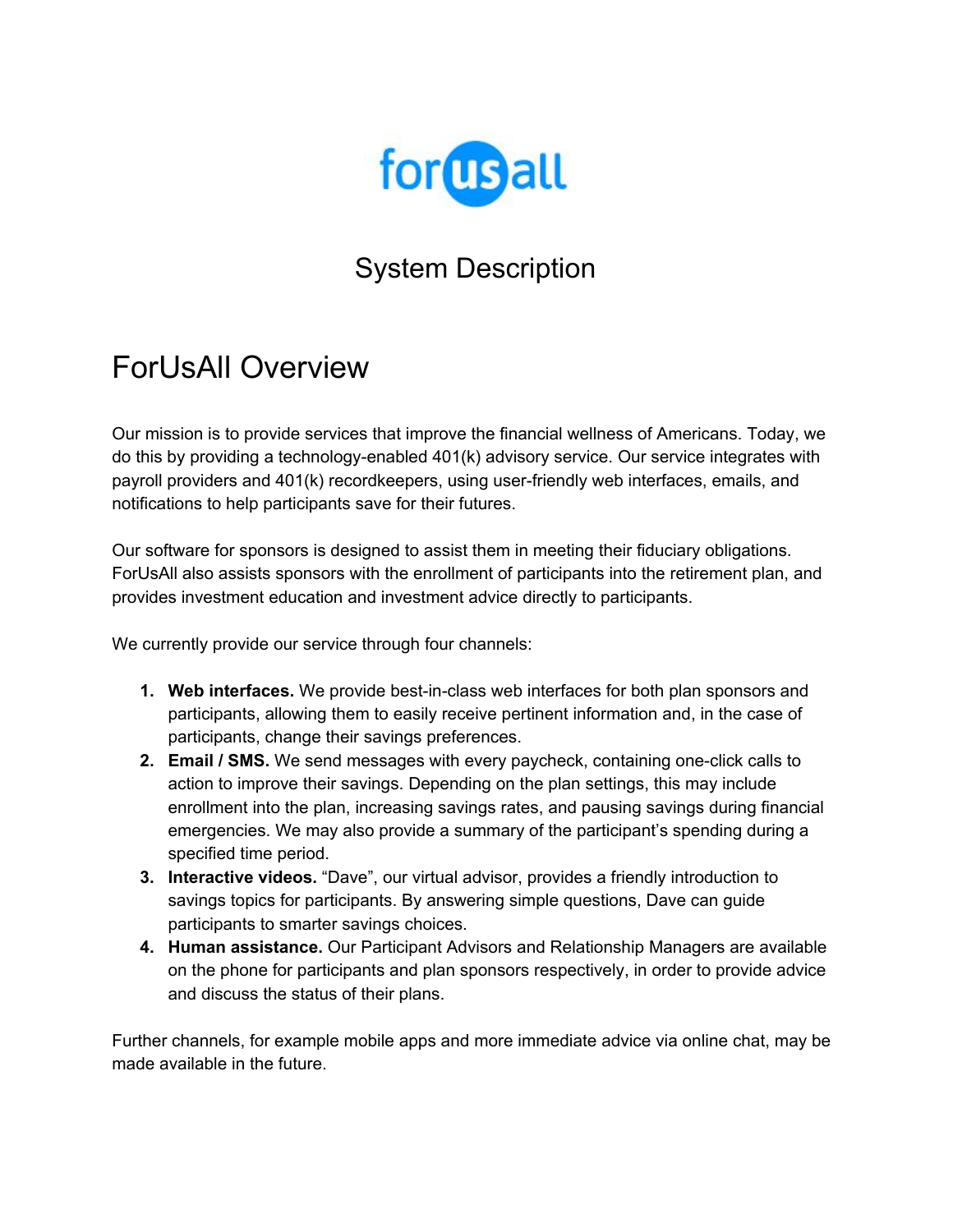### ForUsAll Infrastructure overview

ForUsAll is hosted on cloud infrastructure provided by Amazon Web Services ("AWS").

#### Primary Infrastructure

| Production<br>Application                                  | <b>Business Function</b>                                                              | Platform                                      | Geographic<br>Location |
|------------------------------------------------------------|---------------------------------------------------------------------------------------|-----------------------------------------------|------------------------|
| <b>Web Application &amp;</b><br><b>Integration Servers</b> | <b>Production systems</b><br>supporting the platform<br>and related systems           | Ubuntu Linux /<br>Amazon Linux;<br>Amazon EC2 | Oregon                 |
| <b>Database</b>                                            | Data supporting web<br>application and integration<br>activities                      | Amazon RDS                                    | Oregon                 |
| Data Backup                                                | Backup of data supporting<br>web application and<br>integration activities            | Amazon RDS                                    | Oregon                 |
| <b>Object Storage</b>                                      | File storage supporting<br>web applications and<br>"Dave" automated advisor           | Amazon S3                                     | Virginia;<br>Oregon    |
| <b>Email Delivery</b>                                      | Monitored delivery of<br>email communications to<br>plan sponsors and<br>participants | Mailchimp / Mandrill                          | <b>USA</b>             |

#### Secondary Support Systems

| <b>Production Application</b> | <b>Business Function</b>                                                       |
|-------------------------------|--------------------------------------------------------------------------------|
| <b>VPN</b>                    | System used to provide ForUsAll employees access to the<br>production network. |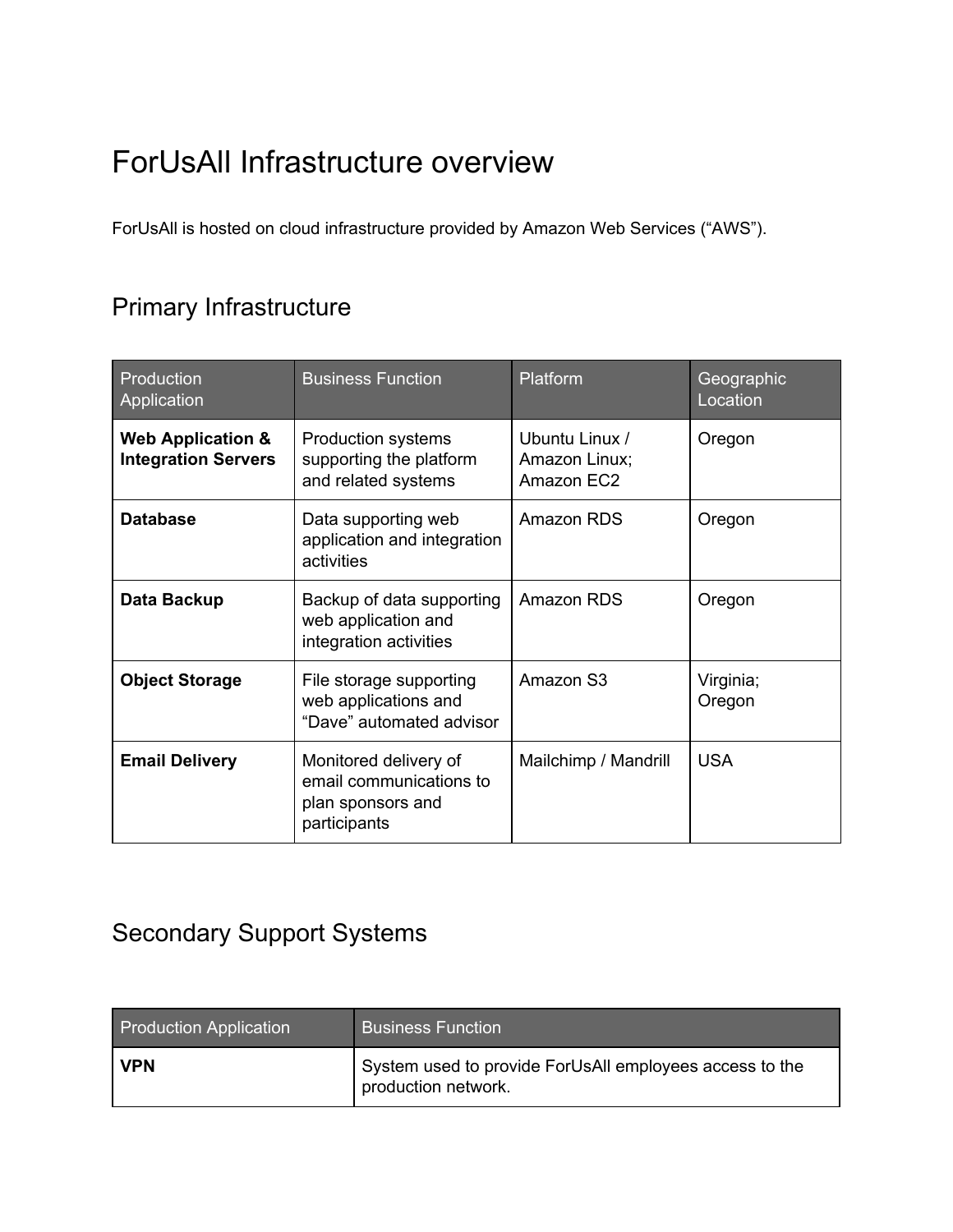| Jira              | Ticketing system used to document and track system<br>changes.                                          |
|-------------------|---------------------------------------------------------------------------------------------------------|
| <b>GitHub</b>     | Source control system used to store system code and track<br>changes.                                   |
| <b>Zendesk</b>    | Ticketing system used to document and track customer<br>support requests and incidents.                 |
| <b>Confluence</b> | Documentation system used for internal decisions, post<br>mortems, specifications, and meeting minutes. |

### Processing

ForUsAll's system architecture contains the following processing centers:

- **1. Payroll Integration Engine (PIE).** This connects to external financial systems in order to download and interpret payroll data for a plan sponsor. If available, this system will also access information pertinent to year end financial auditing. PIE uses data collection techniques including but not limited to API access and secure file transfer using SFTP between partners and ForUsAll's data centers.
- **2. Web.** Our web servers process and present information to participants and plan sponsors.
- **3. Comms.** Our communication servers process outgoing messages on an asynchronous basis, and capture deliverability information.
- **4. API.** Our API servers provide underlying functionality for our Javascript front-ends.
- **5. Front-ends.** We use modern Javascript interfaces to provide a responsive user experience to sponsors and participants. Front-ends always connect to our servers to perform secure API calls.

# People

The following groups are used to support the service described in this report:

- **● Engineering.** The team responsible for developing and maintaining software and infrastructure responsible for delivering the service.
- **● Infrastructure.** This is the subset of the Engineering team tasked with developing and maintaining infrastructure responsible for delivering the service.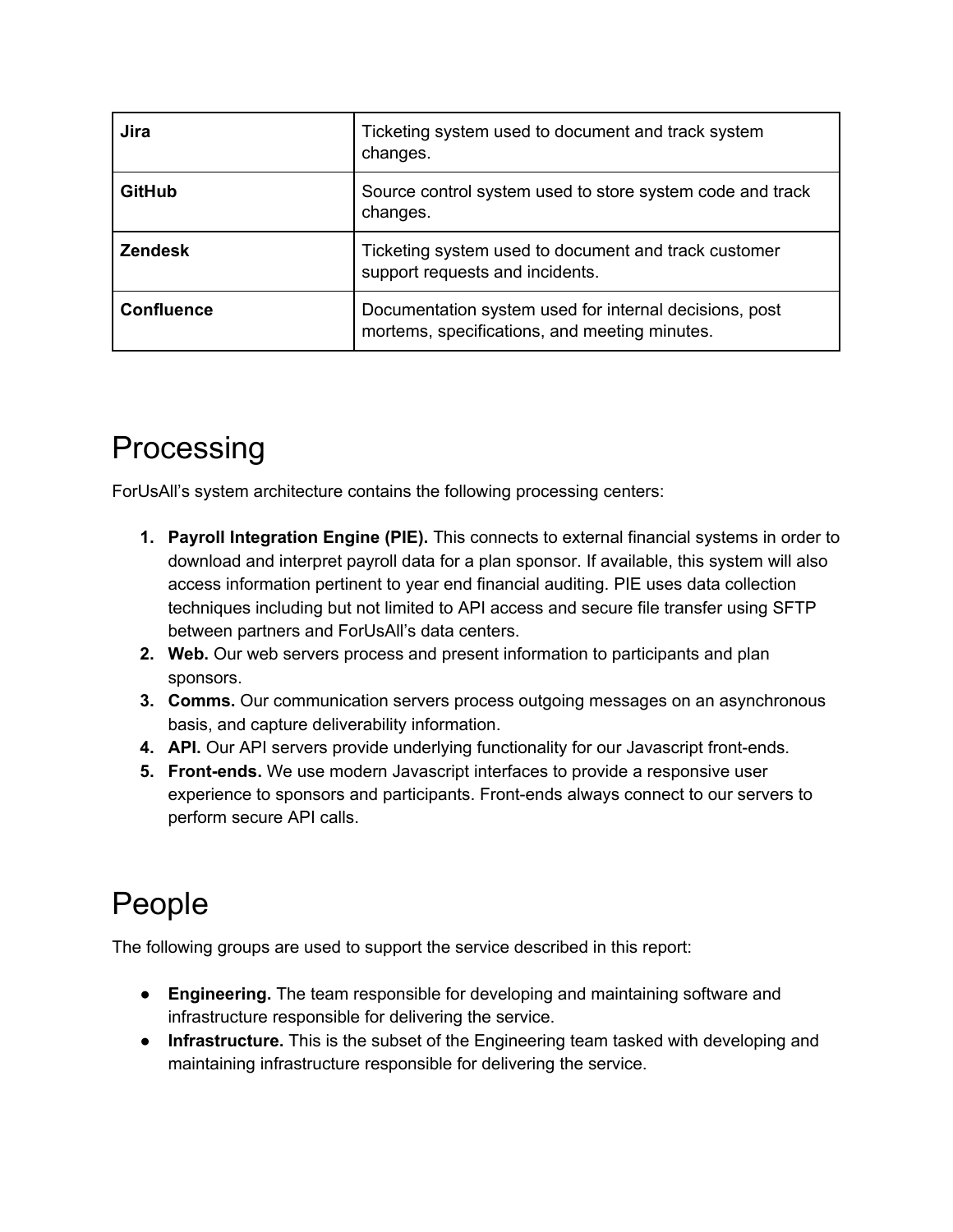# **Procedures**

#### Access Authentication and Authorization

Documented information security policies are in place to govern acceptable use of information systems and to guide personnel in safeguarding systems infrastructure, information assets, and data. Information sensitivity classifications and employee guidelines are established for the handling and labeling of information based on sensitivity, value, and criticality.

#### Access Requests and Revocation

The Infrastructure team is responsible for provisioning logistical access to the ForUsAll network. Employee user access is documented on a standard access request board in Jira and require the approval of a manager. Privileged user access reviews are performed on a regular basis to help ensure that access to data is restricted and authorized. System owners disable user accounts assigned to terminated employees.

#### Change Management

Documented maintenance and change management policies and procedures are in place to guide personnel in change management activities affecting existing customer infrastructure. The policies apply to the deployment, modification, and removal of software and infrastructure configuration that are used in the delivery of the ForUsAll service.

#### Physical Access

ForUsAll does not maintain its own datacenters. Documented policies and procedures are in place to address the granting, controlling, and monitoring of physical access into ForUsAll's office facilities.

#### Data Backup and Disaster Recovery

ForUsAll uses AWS backup systems to perform encrypted backups of production data and systems. These systems are configured to perform daily backups of client production environments and log the status of backup jobs. Backup data is replicated between AWS datacenters.